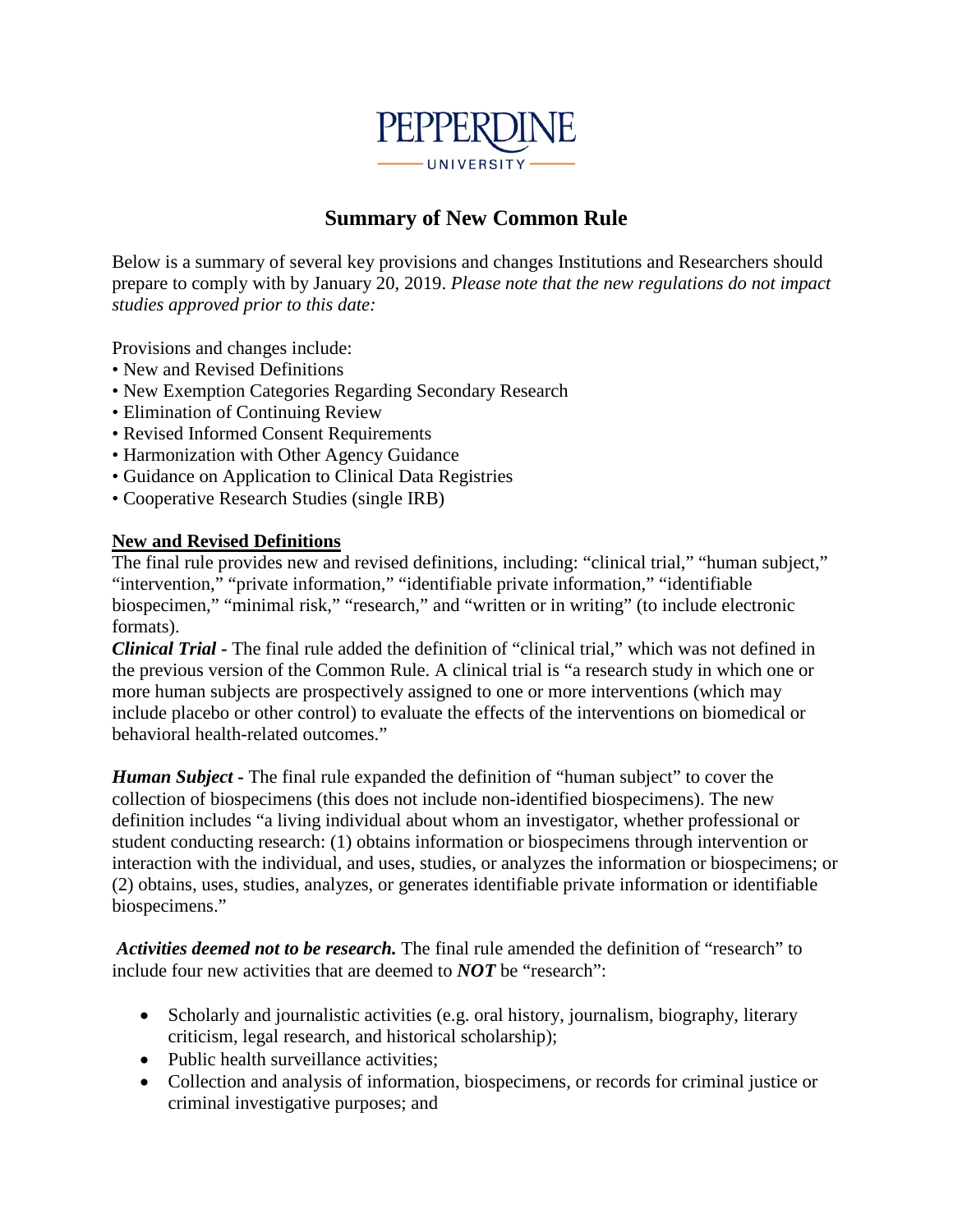• Certain activities in support of intelligence, homeland, security, defense, or other national security missions.

### **New Exemption Categories Regarding Secondary Research**

The final rule introduced new exemption categories from certain aspects of the Common Rule that relate to secondary research, if certain conditions are met.

- Secondary research for which consent is not required under the Common Rule: - Research using protected health information ("PHI") conducted by "covered entities" for "health care operations," "public health activities," or "research," as those terms are defined under the Health Insurance Portability and Accountability Act ("HIPAA") Rules. (This change is intended to eliminate duplication between the Common Rule and HIPAA, so HIPAA requirements will apply in these circumstances).
- Storage or maintenance for secondary research use of identifiable private information or identifiable biospecimens when broad consent\* is obtained and if an IRB conducts a limited IRB review.
- Other exemption categories include educational, benign behavioral interventions, and surveys/interviews.

\* At this time, the Pepperdine IRBs will not mandate nor implement the institutional use of Broad Consent, as tracking requirements may be burdensome.

### **Elimination of Continuing Review**

• The final rule eliminated continuing review for many minimal risk studies (non-clinical research; benign behavioral interventions, consumer preference surveys and research) • Unless an IRB determines otherwise, continuing review of research is *NOT* required if the research:

- Is eligible for expedited review;
- Is reviewed by the IRB in accordance with the limited IRB review (new IRB regulatory category) procedure; or
- Only involves data analysis (including analysis of identifiable information or identifiable biospecimens) or access to follow-up clinical data from procedures that subjects would undergo as part of clinical care.

• The IRB must document the rationale for conducting continuing review if any of the above conditions are met. FDA still requires annual continuing review for FDA-regulated studies.

## **Revised Informed Consent Requirements**

• Informed consent must begin with "a concise and focused presentation of the key information that is most likely to assist a prospective subject, or legally authorized representative, in understanding the reasons why one might or might not want to participate in the research. Institutions should update template informed consent forms to meet this requirement.

• The consent "must be organized and presented in a way that facilitates comprehension." The rule does not preclude the use of electronic formats for obtaining consent. Elements of new informed consent include:

• Statement explaining the purpose, procedures, and reasonably foreseeable risks and discomforts of the research;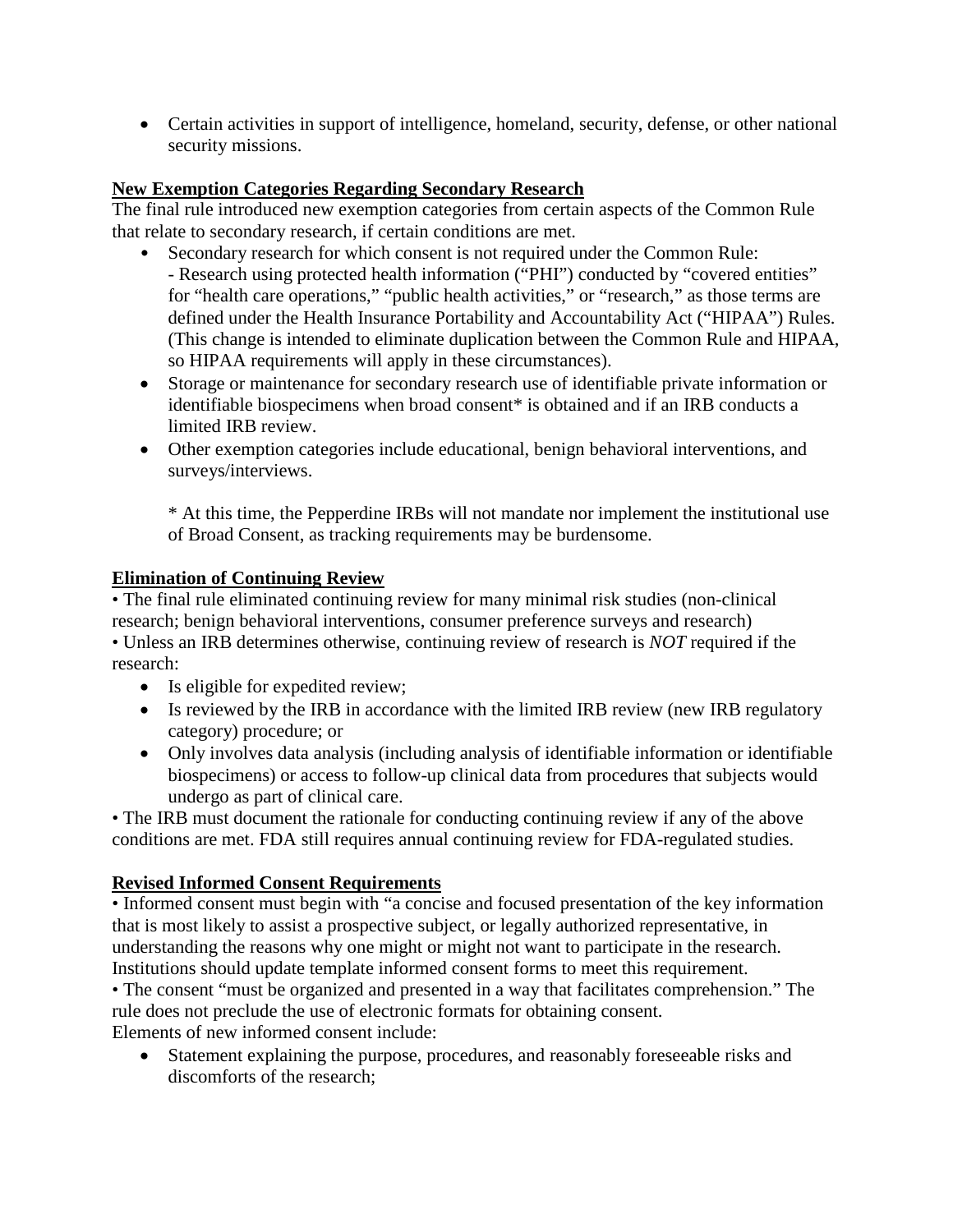- Statement that biospecimens may be used for commercial profit (when applicable), and whether or not the subject will share in that profit;
- Statement regarding whether clinically relevant research results will be returned to subjects, and under what conditions; and
- Statement specifically for research involving biospecimens about whether the research will or might include whole genome sequencing.

• Broad consent\* (*e.g*. prospective consent to unspecified future research) may be obtained in lieu of informed consent for secondary research use, storage, and maintenance of identifiable private information and identifiable biospecimens

\* At this time, the Pepperdine IRBs will not mandate nor implement the institutional use of Broad Consent, as tracking requirements may be burdensome.

• IRBs do not need to obtain informed consent in instances of obtaining information or biospecimens for the purpose of screening, recruiting, or determining the eligibility of prospective subjects, under certain circumstances.

• For research involving collection of identifiable private information or identifiable biospecimens, subjects should be provided with:

- A statement that identifiers might be removed from the identifiable private information or identifiable biospecimens; and
- The information or biospecimens could be used for future research studies or distributed to another investigator for future research studies without additional informed consent, where applicable; *OR*
- A statement that the subject's information or biospecimens collected as part of the research, even if identifiers are removed, will not be used or distributed for future research studies.

Each clinical trial conducted or supported by a Federal department or agency must have an approved consent form, and this form must be posted online on a publicly available federal Website that will be established as a repository for such forms.

## **Harmonization with Other Agency Guidance**

•The Common Rule previously did not require that agencies harmonize their guidance on application of the Common Rule. The final rule states that guidance can only be issued after consultation with the other sixteen Federal departments and agencies that adopted the Common Rule, unless the consultation is not feasible.

•The final rule requires the Secretary of HHS to issue guidance to assist IRBs in assessing privacy and confidentiality protections.

### **Guidance on Application to Clinical Data Registries**

•Section 511 of the Medicare Access and CHIP Reauthorization Act of 2015 ("MACRA") requires HHS to provide guidance on how the Common Rule applies to clinical data registries. In an effort to provide such guidance, the preamble to the final rule states that the final rule does not apply to clinical data registry activities in the following circumstances:

- Activities not conducted or supported by a Common Rule department or agency;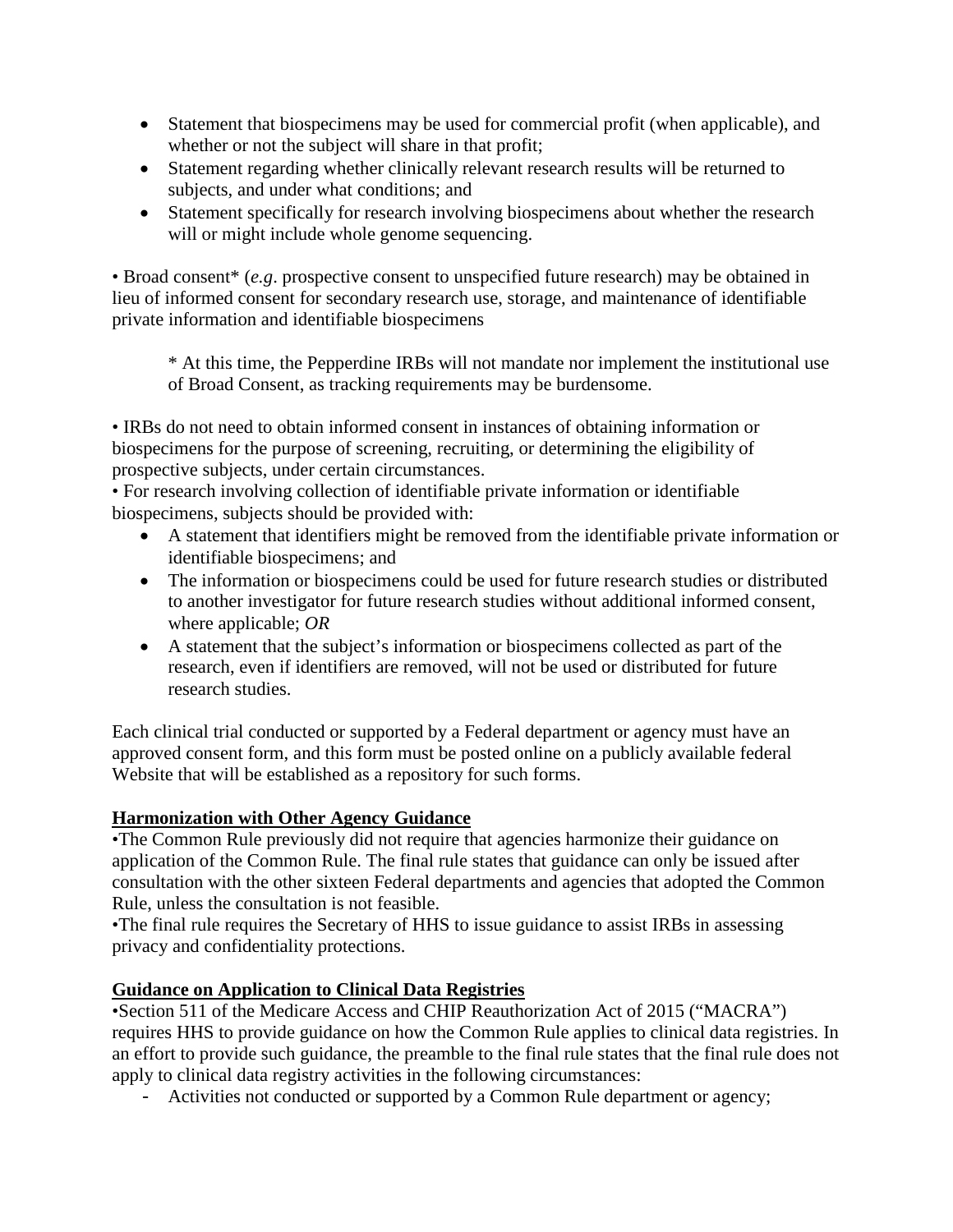- Activities that do not meet the definition of research, such as many quality improvement activities (for example, the creation of a registry designed to provide information about the performance quality of providers, and whose design is not influenced or altered to facilitate research, is not covered by the final rule even if it is known that the registry will be used for research studies);
- Research studies that only involve obtaining and analyzing non identified information because it would not involve a "human subject";
- Activities that qualify for an exemption; or
- Institutions that release identifiable private information obtained in the course of patient clinical care to a clinical data registry for research because it is not engaged in "human subjects" research.

## **Cooperative Research Studies or Single IRB (sIRB) – effective January 19, 2020**

•A sIRB must approve cooperative studies for research (projects that involve more than one institution) conducted in the United States, except where:

- More than a sIRB review is required by law (including tribal law); or
- Research for which any Federal department or agency supporting or conducting the research determines and documents that the use of a sIRB is not appropriate.

•The reviewing IRB will be identified by the Federal department or agency supporting or conducting the research or proposed by the lead institution subject to the acceptance of such Federal department or agency.

•Documentation specifying the responsibilities of each entity, when research takes place at an institution in which IRB oversight is outsourced.

• Common Rule agencies and departments will be given authority to enforce compliance against IRBs that are not operated by any Federal wide Assurance (FWA)-holding institution.

•The effective date for this provision is January 19, 2020. The NIH sIRB requirement was effective as of January 25, 2018.

# New Common Rule FAQ's

# **How will the changes to the Common Rule affect NEW submissions to the IRB?**

After January 1, 2019, new protocol submissions to Pepperdine's IRB will be required to use updated consent and waiver templates that can be found on the IRB website. These are simply updates to existing forms that contain the new required elements of the rule. If a study is approved prior to the 1/19/18 effective date of the new rule, it will remain on the old rule until its next Continuing Renewal. At that point, it will transition to the new rule. If a study is approved on or after 1/19/19, it will automatically be governed by the new rule.

Some studies under the new rule may no longer require annual review. The electronic submission system will prompt you when review is required.